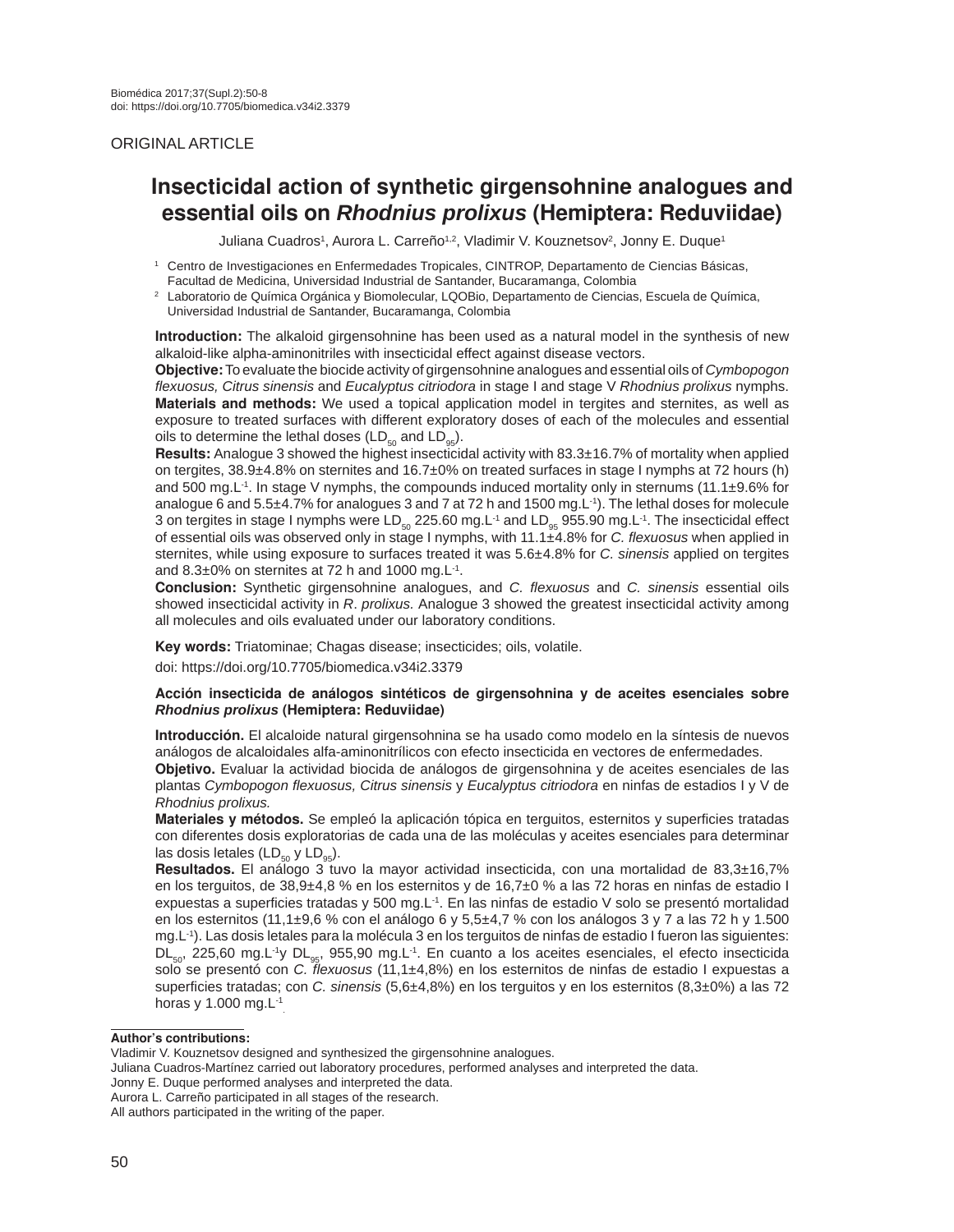**Conclusión.** Los análogos sintéticos del alcaloide girgensohnina y los aceites esenciales de *C. flexuosus* y *C. sinensis* exhibieron actividad insecticida en *R*. *prolixus*. El análogo 3 exhibió la mayor actividad insecticida de todas las moléculas evaluadas bajo las condiciones de laboratorio.

**Palabras clave:** Triatominae; enfermedad de Chagas; insecticidas; aceites volátiles. doi: https://doi.org/10.7705/biomedica.v34i2.3379

According to the World Health Organization (WHO), Chagas disease or American trypanosomiasis, caused by the parasite *Trypanosoma cruzi* (Kinetoplastida: Trypanosomatidae), affects the population in 21 Latin American countries. In places where this disease is endemic, the main mode of transmission is through contact with the feces of infected bloodsucking reduviid bugs (Hemiptera: Reduviidae: Triatominae) (1-3) when the affected person rubs and spreads them to the eyes, the mouth or an open skin lesion (4). At present, there is no vaccine against the etiological agent of the disease and existing drugs are only partially effective with severe side effects (4,5).

There are approximately 151 described species of triatomines grouped into 15 genera and five tribes (6). The most important domiciled species involved in the transmission of *T. cruzi* are: *Triatoma infestans* (Klug, 1834) (in the Southern Cone countries), *Rhodnius prolixus* Stål, 1859 (in Central America and northern South America), and *Triatoma dimidiate* Latreille, 1811, Phyllosoma complex, (7,8) (throughout the southern, central and eastern areas of the Gulf of México extending to Ecuador and northern Perú).

The estimated prevalence of trypanosomiasis in Colombia ranges from 700,000 to 1,200,000 inhabitants infected and 8 million at risk of acquiring the infection (9). The main vectors adapted to human habitations are, in order of importance, *R. prolixus*  in the Andes, Caribbean, Orinoco and Amazon regions; *T. dimidiate* in the Andes, Caribbean and Orinoco regions; *T. venosa* (Stӓl, 1872) in the Andes and Orinoco regions; *T. maculata* (Erichson,1878) in the Andes, Caribbean and Orinoco regions (10), and *Pastrongylus geniculatus* (Latreille, 1811) in the Andes, Caribbean, Orinoco and Amazon regions (11-13). The department of Santander is one of the main endemic zones in Colombia.

Corresponding author:

Received: 22/06/16; accepted: 02/05/17

The most effective method to prevent Chagas disease in Latin America is vector control (10) through conventional use of insecticides such as organochlorines, organophosphates, carbamates and pyrethroids (2). It is urgent to find natural active ingredients or new alkaloid-like molecules to replace these insecticides (14,15), as their constant use has generated resistance mechanisms in some Triatomine species of epidemiological importance (2). Among these new molecules, synthetic analogues of the girgensohnine alkaloid structure were designed and synthesized to inhibit the activity of acetylcholinesterase (AChE).

According to Carreño, *et al.* (16), these analogues, derivatives of alpha-aminonitriles, showed insecticidal activity on larvae of *Aedes aegypti*, the vector that transmits dengue disease, and the authors suggest this is a strong indication of its possible effect on other insects of medical interest, such as triatomines. Essential oils are another potential tool for insect control, due to their selectivity and minimal environmental effects and the fact that, in some cases, their action has been effective against insects that are resistant to commercial insecticides (14).

In this context, our objective was to evaluate the insecticidal activity of synthetic analogues of the girgensohnine alkaloid and of essential oils from *C. flexuosus, C. sinensis* and *E. citriodora* against stage I and V *R. prolixus* nymphs*.*

#### **Materials and methods**

#### *Biological material*

We used the reference strain of *R. prolixus* CINTROP -UIS. Adults were fed every eight days with blood of hens (*Gallus gallus*). For the bioassays we used stage I nymphs of 24 to 36 h of age and 0.2-0.3 mg of weight subjected to fasting since hatching, and stage V nymphs with 20-30 mg of weight and eight days of fasting.

## *Synthetic analogues and essential oils*

We used the girgensohnine alkaloid as a natural model in the design and synthesis of 12 new synthetic analogues (figure 1). A Strecker reaction modified from commercial and inexpensive substitute benzaldehydes (3,4-dimethoxybenzaldehyde,

Jonny E. Duque, Centro de Investigaciones en Enfermedades Tropicales, CINTROP, Departamento de Ciencias Básicas, Facultad de Medicina, Universidad Industrial de Santander, Parque Tecnológico y de Investigaciones Guatiguara, km 2 Vía El Refugio, Piedecuesta, Santander, Colombia Telephone: (577) 634 4000, extension 3526 jonedulu@uis.edu.co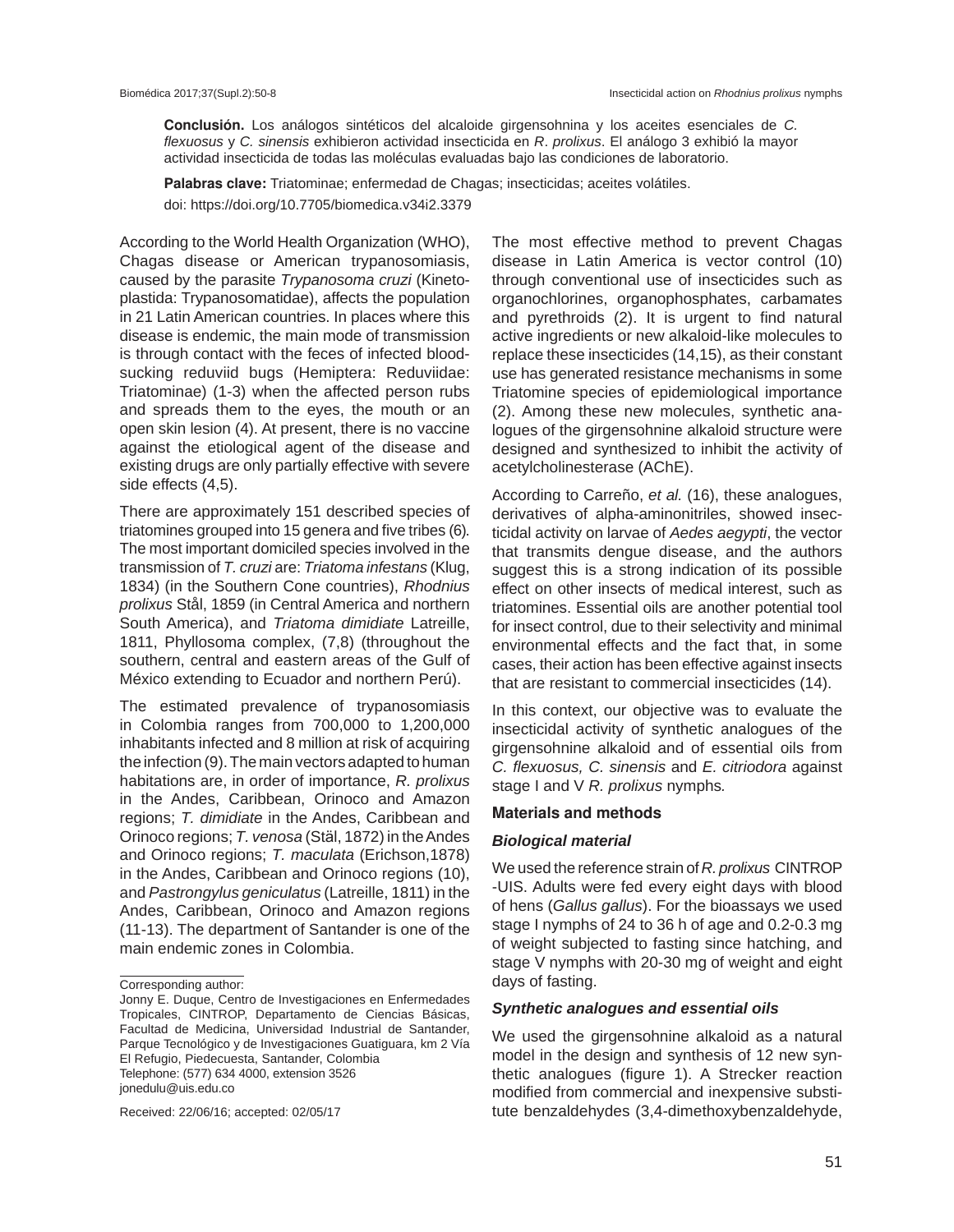

**Figure 1.** Synthetic alpha-aminonitriles evaluated

piperonal and 3,4,5-trimethoxybenzaldehyde), four cyclic secondary amines (piperidine, pyrrolidine, morpholine and N-methylpiperazine), and KCN and acetone cyanohydrin were employed.

In general, all molecules were prepared with moderate to excellent yields presenting welldefined melting points, and their structural elucidation was made using diverse spectroscopic techniques (FT-IR, GC-EM, 1 H NMR and 13C NMR) (16). As positive controls of the analogues we used technical grade insecticides: Deltamethrin (99.5%-ChemService), pyrethroid used to control *Rhodnius prolixus* vectors in rural and peri-urban areas in Santander, and fenitrothion (98.0%-Dr. Ehrenstorfer), organophosphate used for vector control in Latin America. The essential oils of *C. flexuosus* (Poaceae) with geranial (37.5%), neral (28.2%) and geranyl acetate (10.0%) components; of *C. sinensis* (Rutaceae) with limonene (71.3%), linalol (5.4%), and beta-myrcene (5.0%), and of *E. citriodora* (Myrtaceae) with citronellal (49.3%), citronellol (13.0%), and isopulegol (12.9%) were donated by CENIVAM-UIS (17). All plants were

collected in Santander. Following the protocol by Stashenko, *et al.* (18), we extracted and analyzed essential oils using microwave assisted hydrodistillation.

# *Exploratory doses*

The exploratory doses used to evaluate each of the molecules were the following: for stage I nymphs, 25, 125, 500 mg.L-1, and for stage V nymphs, 800, 1,000, 1,500 mg.L-1); essential oils doses for stage I nymphs were 30, 300, 1,000 mg. $L^{-1}$ , and for stage V nymphs, 2,000, 2,800, 3,500 mg. L<sup>-1</sup>, which were used for the negative controls with acetone as solvent in all dilutions. The doses for the positive controls were deltamethrin (0.3, 0.7 and 500 mg.L-1) and fenitrothion (0.09, 0.1 and 500 mg. $L^{-1}$ ) for stage I nymphs, and deltamethrin (1.0, 3.0 and 800 mg.L-1) and fenitrothion (0.45, 0.5 and 800 mg. $L^1$ ) for stage V nymphs.

# *Topical application*

We used a modified protocol (19) where nymphs were treated topically with the 12 synthetic girgensohnine analogues, the three essential oils and the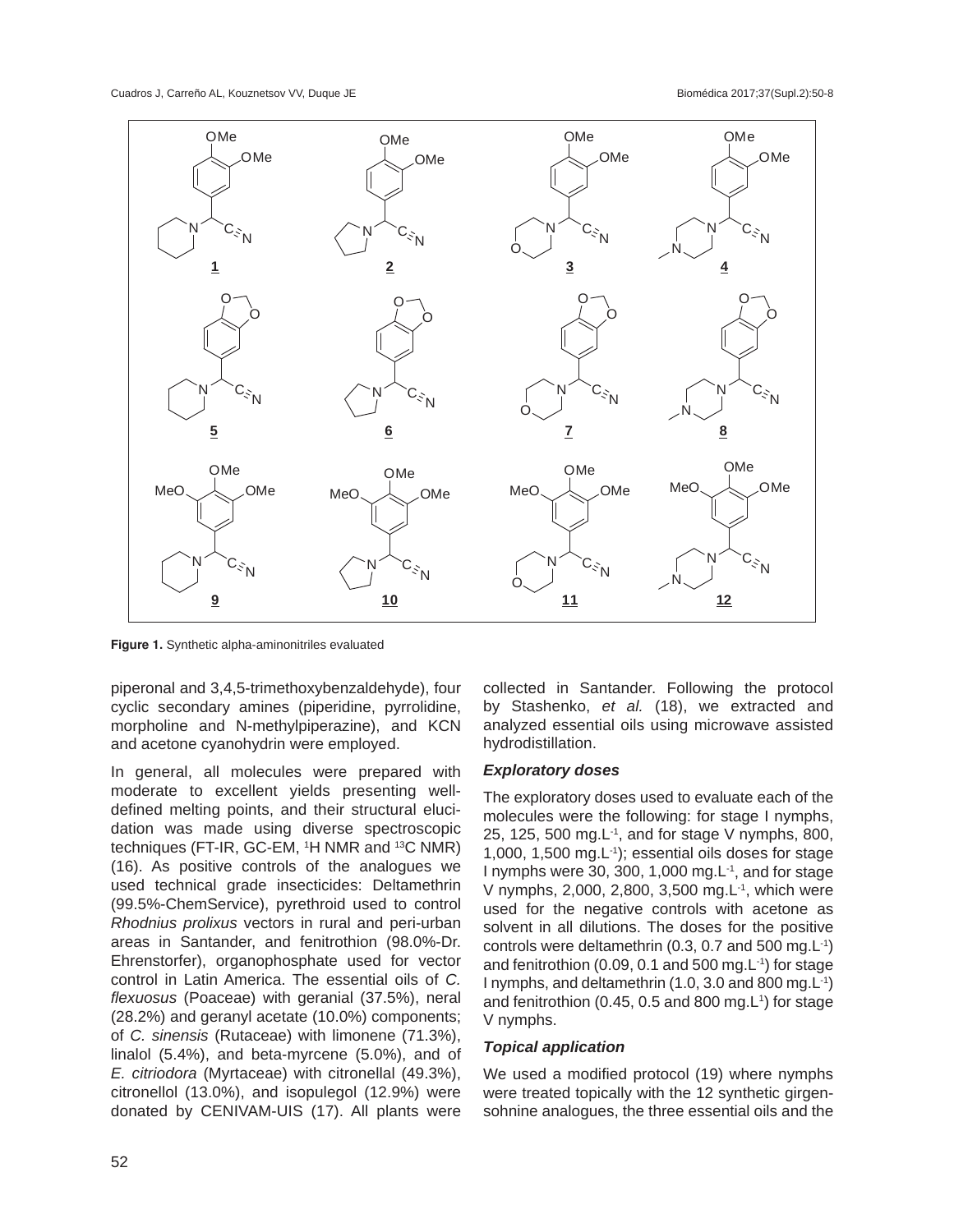two commercial insecticides diluted in acetone and applied with a Hamilton 5 and 25 µl microsyringe fitted with a repetitive discharger. We applied the treatments on tergites and sternites of each stage I and stage V nymphs by applying 0.1 and 0.5 µl of the experimental dose, respectively. We designed the experiments for the bioassay with arthropods (20). We repeated all doses four times with 12 insects per replicate, while the complete bioassay was replicated on three different days. After treatment, we placed the nymphs in 1/2 oz. plastic cups with folded paper inside and covered with perforated lids that would allow the nymphs to breathe. Mortality was recorded 2, 12, 24, 48 and 72 h following treatment.

## *Exposure to treated surfaces*

The experiments followed the protocol (19) with modifications. We used the experimental doses in 6 cm Petri dishes provided with filter disks (Munktell) and we impregnated their surfaces evenly with a micropipette following a spiral pattern from the center toward the outside. A volume of 437 µl of the solution was used, calculated according to the protocol. After drying the impregnated surfaces, 12 nymphs were exposed per dose, i. e., 48 nymphs per bioassay, covering the Petri dishes with perforated cling wrap. Mortality was recorded 0.5, 1, 2, 12, 24, 48 and 72 h following treatment.

#### *Lethal dose bioassays*

We chose the molecule with the highest percentage of insecticidal activity from among all the molecules evaluated (synthetic analogues and essential oils) in stage I and stage V *R. prolixus* nymphs. Based on these results, we conducted bioassays with multiple asymmetrical doses whose dose-response mortality results were used to determine the  $LD_{50}$ and  $LD_{95}$  values.

# *Statistical analysis*

We evaluated dose-response mortality data from each bioassay using the Kolmogorov-Smirnov test; the normality value indicated a non-normal distribution of the data. We analyzed the results using Kruskall-Wallis (KW) and Mann-Whitney (MW) nonparametric tests, with p values <0.05 considered as significant; we used multiple-comparisons tests when data were significantly different*.* For the molecule with the highest mortality rate, probit analyses were conducted to determine the statistical parameters, lethal doses ( $LD_{50}$  and  $LD_{95}$ ) and their respective confidence intervals. The statistical programs used were Statistics, v11, and Probit (21,22).

## *Ethics statement*

The study was approved by the Ethics Committee of CEINCI-UIS, minute N° 12 of May 23, 2014.

## **Results**

The synthesized analogues and essential oils induced differentiated mortality in nymph stages at 72 h in all experiments.

# *Evaluation of girgensohnine analogues in stage I R. prolixus nymphs*

We observed insecticidal activity in 11 analogues when we used the topical application on tergites, in 12 on sternums and in six on treated surfaces, with molecule 3 showing the highest mortality rate (figure 2). Among the analogues evaluated, the mortality in tergites was significantly different (Kruskal-Wallis: H (14 N=45)=36.51205 p=0.0009) (figure 2a). The topical application on sternites resulted in significantly low mortality (Kruskal-Wallis: H (14 N=45)=33.98065 p=0.0021) compared to tergites (table 1). The same effect was observed on treated surfaces (Kruskal-Wallis: H (14 N=45)=41.89138 p=0.0001) (figure 2c). As expected, positive (deltamethrin and fenitriothion) and negative controls (acetone) had 100% and 0% mortality rates, respectively (figure 2). When comparing the mortality rates in the two types of treatment, tergites and sternites, there were significant differences (Mann-Whitney, MW, p<0.05) in synthetic analogues 3, 5 and 12. When comparing the three types of treatment, MW p<0.05 differences were observed in six synthetic molecules (2, 3, 5, 6, 11 and 12), and molecule 3 showed the highest mortality rate in each of the treatments (table 1), with  $LD_{50}$  225.60 mg.L<sup>-1</sup> and  $LD_{95}$  955.90 mg.L<sup>-1</sup>in topical application on tergites at 72 h and 500 mg.L<sup>-1</sup>(table 2).

# *Evaluation of girgensohnine analogues in stage V R. prolixus nymphs*

Mortality in stage V nymphs at 72 h and 1,500  $mg.L^{-1}$  was low and only evidenced in sternites with  $11.1\pm9.6\%$  for analogue 6 and  $5.5\pm4.7\%$  for analogues 3 and 7, registering significantly different action (Kruskal-Wallis: H (14 N=45)=36.64743 p=0.0008) (figure 3). There was no mortality with the topical application on tergites and surfaces treated with the 12 girgensohnine synthetic analogues.

# *Evaluation of essential oils in stage I and V R. prolixus nymphs*

We observed insecticidal activity in stage I nymphs with *C. flexuosus* (11.1±4.8%) on sternites, and exposed to treated surfaces at 72 h and 1,000 mg.L-1.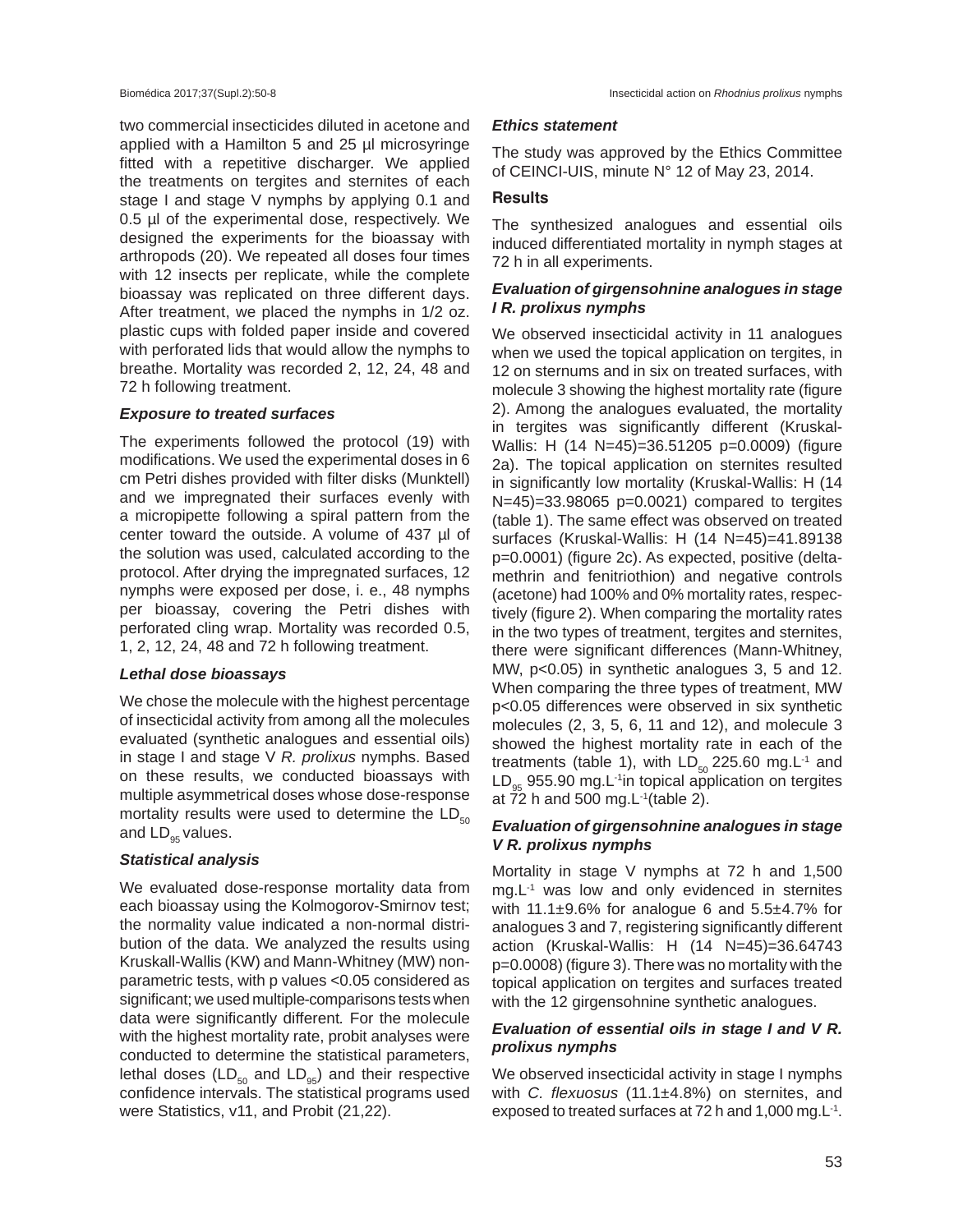



**Figure 2.** Insecticidal activity of each of the 12 synthetic analogues at 72 h and 500 mg.L-1 in stage I *Rhodnius prolixus* nymphs. **a.** Topical application on tergites. **b.** Topical application on sternites. **c.** Exposure to treated surfaces. \*: Statistically significant values

However, with *C. sinensis* at the same dose, low mortality was evidenced in tergites (5.6±4.8%) and sternites (8.3±0%). For stage V nymphs the mortality was low  $(8.3\pm0\%)$  and it was observed only with *C. sinensis* in tergites. On the other hand, we registered no mortality with the topical application of *C. sinensis* and *E. citriodora* on sternites nor with the exposure to treated surfaces (table 1).

#### **Discussion**

#### *Girgensohnine analogues*

Synthetic analogues are hydrophobic molecules that, when applied topically, can easily cross the exoskeleton of stage I nymphs, a property that may be responsible for the insecticidal activity observed both in tergites and sternites. Hydrophobic substances penetrate the insect cuticle more easily than hydrophilic substances because they are mostly made of lipids and waxes (23-25), which are more related to the substances evaluated in our study.

However, other intrinsic and extrinsic factors (size, age, nutritional state, humidity and temperature) (26-28) can change the evaluation of the molecules. Another fact to consider is cuticle sclerotization, as nymphs of 24 to 36 hours of age have semisclerotized cuticle and, thus, higher susceptibility (28). As other authors have mentioned,differences in cuticle thickness (29) in stage I and V nymphs can affect the susceptibility to external stimuli; for instance, Reyes, *et al.* (30), observed that the pyrethroid insecticides (beta-cypermethrin and fenitrothion) were more effective in stage I *T. dimidiata* and *T. maculata* nymphs than in stage V ones. Cáceres, *et al.* (31), found that stage I *R. pallescens* nymphs were sensitive to deltamethrin and lambda-cyhalothrin in different geographical zones. In another study, Germano found similar results (23) in toxicity bioassays with deltamethrin in different stages of development in *T. infestans.*

Insecticides penetrate insects until they reach their target in three ways: through the cuticle, by ingestion and by inhalation (26,32). Penetration occurs through the cuticle via articular and inter-segmental membranes, and through spiracles. We found the highest insecticidal activity for analogue 3 when it was evaluated on tergites of stage I nymphs, suggesting that penetration occurs through the thinner cuticle of this stage in dorsal, ventral and lateral positions (28,32). On stage V nymphs molecules penetration was observed only in sternites, with lower insecticide activity given cuticle characteristics in this nymphal stage.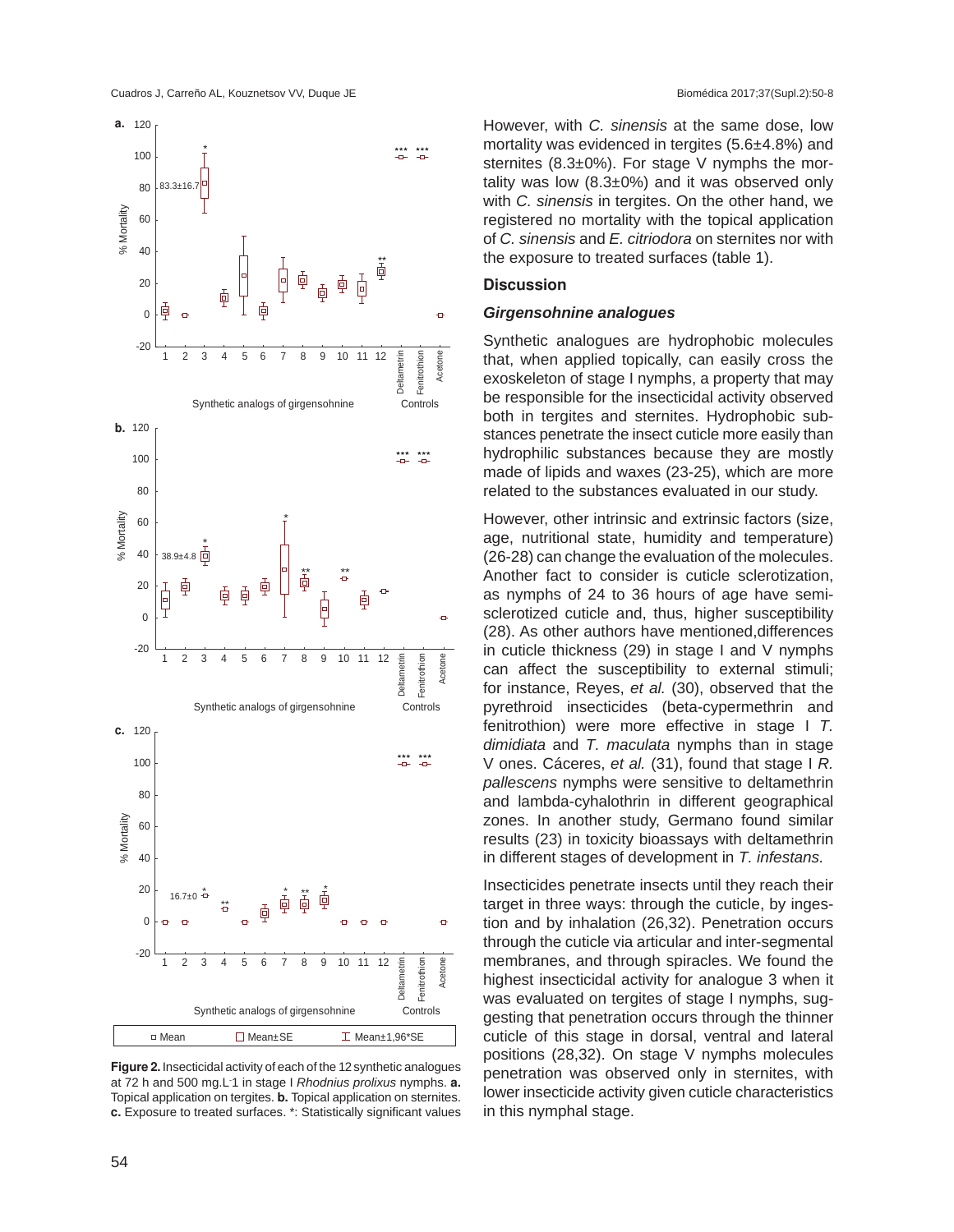**Table 1.** Mortality caused by the 12 synthetic analogues and three essentials oils applied using three types of treatment against stage I *Rhodnius prolixus* nymphs at 72 h and 500 mg.L-1

| <b>Molecules</b> | <b>Tergite mortality</b><br>$(\% \pm SD)$ | <b>Sternite</b><br>mortality<br>$(\% \pm SD)$ | <b>Mann-Whitney</b><br>probability test<br>(p<0.05) | <b>Mortality from</b><br>exposure to treated<br>surfaces $(%$ $\frac{1}{2}$ $\frac{1}{2}$ SD) | <b>Kruskal-Wallis</b><br>probability test<br>(p<0.05) |
|------------------|-------------------------------------------|-----------------------------------------------|-----------------------------------------------------|-----------------------------------------------------------------------------------------------|-------------------------------------------------------|
|                  | $2.8 \pm 4.8$                             | 9.6<br>$11.1 \pm$                             | 0.238594                                            |                                                                                               | 0.195                                                 |
| 2                | $\Omega$                                  | $19.4 \pm$<br>4.8                             | 1.000000                                            |                                                                                               | $0.0457*$                                             |
| 3                | $83.3 \pm 16.7$                           | $38.9 +$<br>4.8                               | $0.046302*$                                         | $16.7 \pm 0$                                                                                  | $0.0234*$                                             |
| 4                | $11.1 \pm 4.8$                            | $13.9 +$<br>4.8                               | 0.238594                                            | $8.3 \pm 0$                                                                                   | 0.195                                                 |
| 5                | ± 22<br>25                                | $13.9 +$<br>4.8                               | $0.046302*$                                         | O                                                                                             | $0.0234*$                                             |
| 6                | $2.8 \pm 4.8$                             | $19.4 \pm$<br>-4.8                            | 1.000000                                            | $5.6 \pm 4.8$                                                                                 | $0.0498*$                                             |
|                  | $22.2 \pm 12.7$                           | $30.6 \pm 26.7$                               | 0.512691                                            | $11.1 \pm 4.8$                                                                                | 0.5501                                                |
| 8                | $22.2 \pm 4.8$                            | $22.2 \pm 4.8$                                | 0.796254                                            | $11.1 \pm 4.8$                                                                                | 0.067                                                 |
| 9                | $13.9 +$<br>4.8                           | $8.3 \pm 8.3$                                 | 0.653095                                            | $13.9 \pm 4.8$                                                                                | 0.8599                                                |
| 10               | $19.4 \pm$<br>4.8                         | 25<br>$\Omega$<br>$\pm$                       | 0.113847                                            |                                                                                               | $0.0289*$                                             |
| 11               | $16.7 \pm 8.3$                            | 11.1 $\pm$<br>4.8                             | 0.345779                                            | O                                                                                             | $0.0446*$                                             |
| 12               | $27.8 \pm$<br>4.8                         | $16.7 \pm$<br>- 0                             | 0.043115*                                           |                                                                                               | $0.0226*$                                             |
| C. flexuosus     | $\Omega$                                  | 11.1 $\pm$<br>4.8                             | $- -$                                               | $11.1 \pm 4.8$                                                                                | $0.0457*$                                             |
| C. sinensis      | $5.6 \pm$<br>4.8                          | $8.3 \pm 0$                                   |                                                     | 0                                                                                             | 0.0608                                                |
| E. citriodora    | 0                                         |                                               |                                                     |                                                                                               |                                                       |
| Acetone          | $\Omega$                                  | 0                                             |                                                     | 0                                                                                             |                                                       |

% ± SD: Mortality rate and deviation; \*: Statistically significant value

**Table 2.** Lethal doses LD<sub>50</sub> and LD<sub>95</sub> (mg.L<sup>-1</sup>) of the molecule with the highest insecticidal activity (molecule 3) at 72 h in stage I *Rhodnius prolixus* nymphs and positive controls

| <b>Topical</b><br>application<br>on tergites | $LD_{50}$                                                                            | $LD_{os}$                                                                         | $\chi^2$ |
|----------------------------------------------|--------------------------------------------------------------------------------------|-----------------------------------------------------------------------------------|----------|
| Alpha-<br>aminonitriles<br>Deltametrin*      | 225.60<br>$(194.38 - 257.97)$<br>$0.001*$<br>$(4 \times 10^{-4} - 5 \times 10^{-3})$ | 955.9<br>$(729.31 - 1443.64)$<br>$0.01*$<br>$(2 \times 10^{2} - 4 \times 10^{2})$ | 1.88     |
| Fenitrothion*                                | $24*$<br>- 36)                                                                       | $110*$<br>$(100 - 260)$                                                           |          |

Confidence intervals of 95% (in parentheses)

 $LD_{50}$ : Lethal dose causing mortality to 50% of the nymphs exposed to treatment;  $LD_{.05}$ : Lethal dose causing mortality to 95% of the nymphs exposed to treatment;  $*\chi^2$ : Chi square; LD<sub>50</sub> and LD<sub>95</sub> of deltamethrin and fenitrothion used in the study conducted by Vivas, *et al*.

Synthetic analogues are non-volatile compounds that, when dissolved in a volatile solvent such as acetone, allow the formation of crystals, leaving residues in porous substrates such as filter paper. In some field studies (33-35), authors have explained the lack of persistence of substances on some porous surfaces by the fact that these surfaces retain particles, thus reducing their availability and insect-substance interaction. This may have occurred in the experiment with the Petri dishes in our study, as the insecticidal activity of the synthetic analogues on the exposed surfaces resulted in lower mortality rates. In this sense, Stampini, *et al.* (36), have suggested increasing the dose of the active ingredient when used on porous surfaces.



**Figure 3.** Insecticidal activity of each of the 12 synthetic analogues at 72 h and 1500 mg.L-1 in stage V *Rhodnius prolixus*  nymphs using topical application on sternites \*: Statistically significant values

Another factor that influenced the bioactivity of the synthetic analogues was the behavior observed in stage I nymphs: they moved toward the end of the paper, where they remained throughout the bioassay, which could have decreased their interaction with the molecules.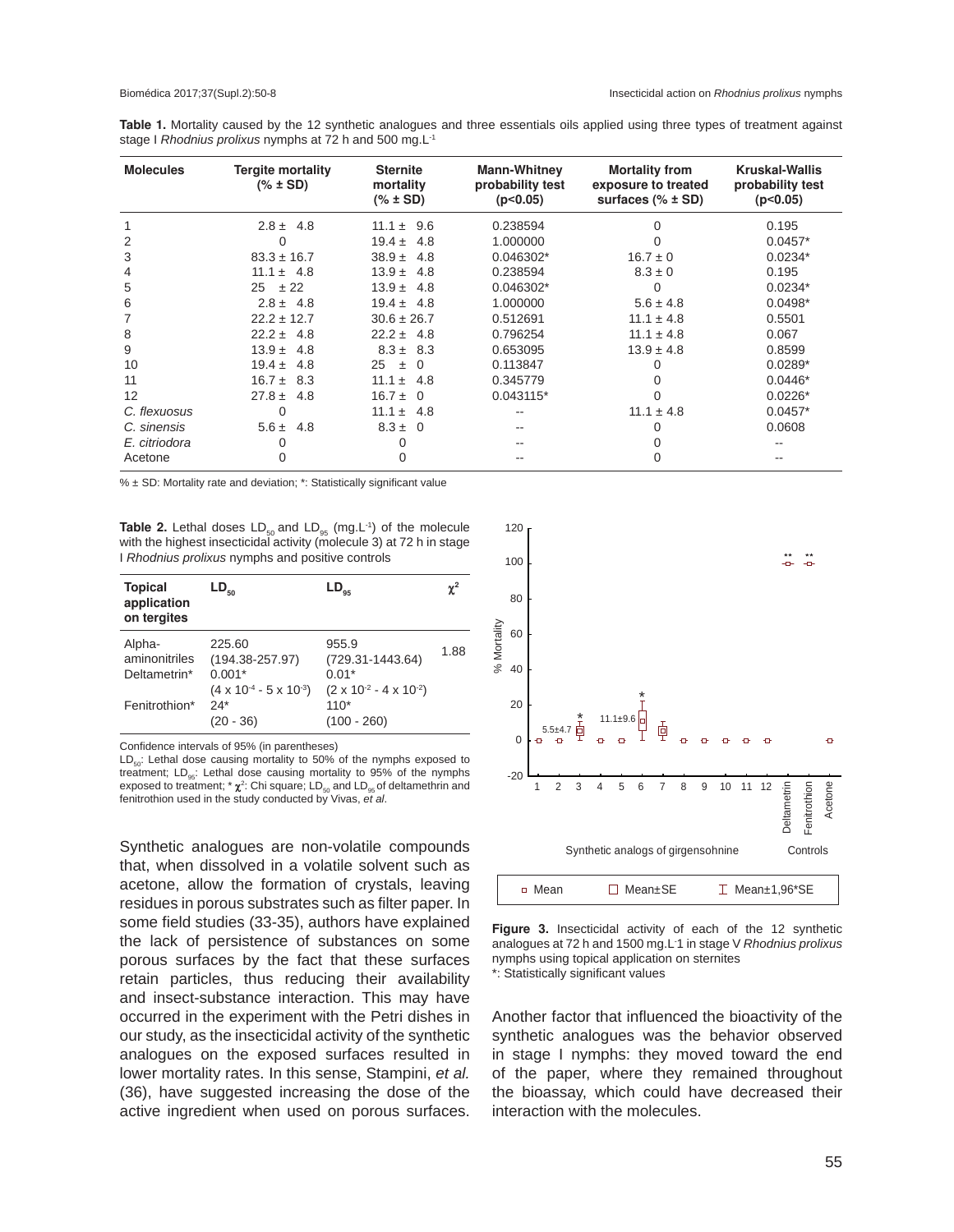Although the insecticidal activity of synthetic alkaloids of girgensohnine on triatomines has not yet been reported in literature, Carreño, *et al.* (16), reported the insecticidal activity of these analogues against *Aedes aegypti*, one of dengue vectors, with analogue 1 showing the highest insecticidal activity on larvae at stages III and IV. In our study, the highest insecticidal activity and mortality rates were observed for analogue 3. The  $LD_{50}$  and  $LD_{95}$  of the best molecule were high in comparison with those observed by Vivas, *et al.* (37), with deltamethrin and fenitrothion in susceptible strains of *R. prolixus*  from Venezuela (table 2).

## *Essential oils*

Low insecticidal activity of essential oils on tergites and sternites was probably due to the volatility of some of their components, which, therefore, were washed away easily by acetone in its process of evaporation following topical application, thus diminishing their bioactivity. This was also the case in the assay with treated surfaces, in which the concentration of the active compounds in the Petri dish decreased.

Some authors have compared the insecticidal activity of the topical application with the exposure to surfaces impregnated with different essential oils, and they have reported low activity with the two methods. Fournet, *et al.* (38), found *Minthostachys andina* and *Hedomeam andonianum* (Lamiaceae) essential oils showed low or null insecticidal activity at 72 h in stage I and V *R. neglectus* and *T. infestans*  nymphs after topical application and exposure to treated surfaces.

According to Sfara, *et al.* (14), there was low insecticidal activity in exposure to surfaces treated with five essential oils and seven monoterpenes in stage I *R. prolixus* nymphs as compared with the organophosphate insecticide used as positive control. Although the essential oils evaluated in stage I nymphs showed low insecticidal activity by contact (topical application on sternites and tergites) and exposure to surfaces (fumigant effect), when ingested mortality was much higher, as has been observed in other insects. According to Hincapié, *et al.* (39), the extracts of *Annona miricata* (Anonaceae) seeds on *Sitophilus zeamais* (Coleoptera: Curculionidae) are more effective when ingested than by contact. Ringuelet, *et al.* (40), observed that *Lippia alba* (Verbenaceae) essential oil showed greater insecticidal activity on *Tribolium castaneum* (Coleoptera: Tenebrionidae) when applied on the grain, than when using the impregnation method on filter paper.

However, some authors have reported sublethal effects of essential oils on triatomines. For instance, Lutz, *et al*. (41), found repellent activity of some monoterpenes, methyl acetate and geraniol components of essential oils in stage V *R. prolixus* nymphs. The same results were reported by Zamora, *et al.*  (42), as well as an anti-feeding effect caused by the main components of *Cymbopogon winterianus*  (Poaceae) essential oil on three endemic species of triatomines in Arizona.

In summary, analogues of the girgensohnine alkaloid synthesized using a modified Strecker reaction showed insecticidal activity in *R. prolixus* nymphs. The analogue that showed the greatest insecticidal activity under laboratory conditions was molecule 3, with  $LD_{50}$  225.60 mg.L<sup>-1</sup> and  $LD_{95}$  955.90 mg.L<sup>-1</sup> in stage I nymph tergites. We observed low or no insecticidal activity in stage V nymphs with the molecules evaluated. *Cymbopogon flexuosus* and *C. sinensis*  essential oils insecticidal effect was observed only in stage I nymphs*,* but with low activity.

## **Acknowledgments**

We thank Prof. Dr. Elena E. Stashenko for providing the essential oils, and for their chromatographic analysis.

# **Conflicts of interest**

None declared.

# **Financing**

This work received financial support from the *Patrimonio Autónomo*, *Fondo Nacional de Financiamiento para la Ciencia*, *Francisco José de Caldas*, Colciencias (contract 624/2014) and the *Vicerrectoría de Investigación* of *Universidad Industrial de Santander*-UIS (project 1389).

# **References**

- 1. **Justi AS, Russo CA, Mallet JR, Obara MT, Galvão C.** Molecular phylogeny of Triatomini (Hemiptera:Reduviida e:Triatominae). Parasit Vectors. 2014;7:149. https://doi. org/10.1186/1756-3305-7-149
- 2. **Mougabure-Cueto G, Picollo MI.** Insecticide resistance in vector Chagas disease: Evolution, mechanisms and management. Acta Trop. 2015;149:70-85. https://doi.org/10. 1016/j.actatropica
- 3. **Roca-Saumell C, Soriano-Arandes A, Solona-Díaz L, Gascón-Brustenga J, Grupo Concenso Chagas APS.**  Documento de consenso sobre el abordaje de la enfermedad de Chagas en atención primaria de salud de áreas no endémicas. Aten Primaria. 2015;47:308-17. https://doi. org/10.1016/j.aprim.2015.01.002
- 4. **World Health Organization.** Chagas disease (American Trypanosomiasis). Accessed: March 18, 2016. Available from: http://www.who.int/mediacentre/factsheets/fs340/en/#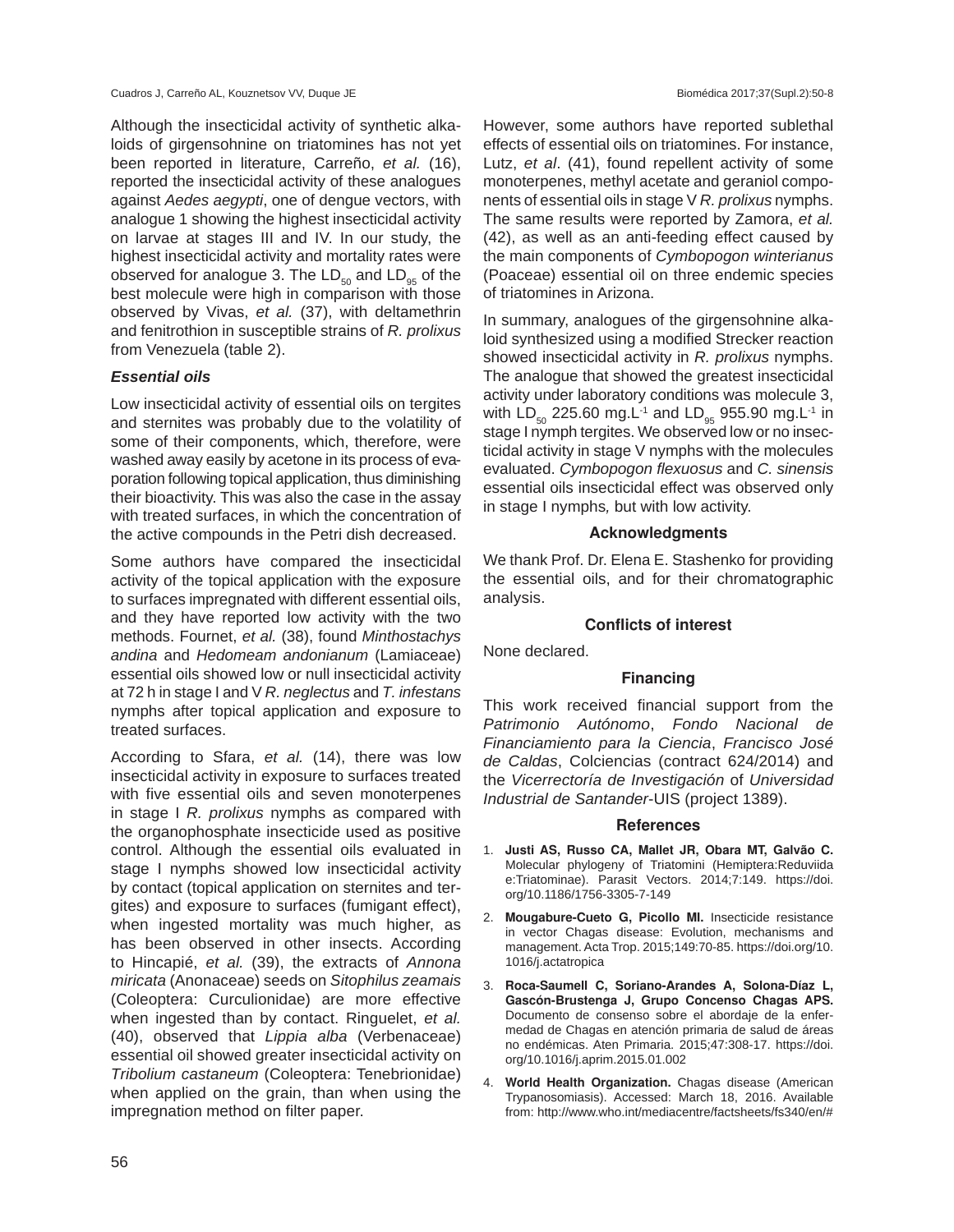- 5. **Carabarin-Lima A, González-Vázquez MC, Rodríguez-Morales O, Baylón-Pacheco L, Rosales-Encina JL, Reyes-López PA,** *et al.* Chagas disease (American trypanosomiasis) in México: An update. Acta Trop. 2013;127:126-35. https:// doi.org/10.1016/j.actatropica.2013.04.007
- 6. **Justi SA, Galvão C.** The evolutionary origin of diversity in Chagas disease vectors. Trends Parasitol. 2017;33:42-52. https://doi.org/10.1016/j.pt.2016.11.002
- 7. **Dujardin JP, Schofield CJ, Panzera F.** Los vectores de la enfermedad de Chagas. Brussel: Koninklijke Academie Voor Overzeese Wetenschappen; 2002. p. 189.
- 8. **Salazar-Schettino M, Rojas-Wastavino G, Bucio-Torres M, Martínez-Ibarra J, Monroy-Escobar M, Vences-Blanco M,** *et al.* Revisión de 13 especies de la familia Triatominae (Hemiptera:Reduviidae) vectores de la enfermedad de Chagas en México. Journal of the Selva Andina Research Society. 2010;1:57-80.
- 9. **Palmezano JM, Plazas LK, Rivera KE, Rueda VP.**  Enfermedad de Chagas: realidad de una patología frecuente en Santander, Colombia. Rev Médica UIS. 2015;28:81-90.
- 10. **Instituto Nacional de Salud.** Protocolo de Vigilancia en Salud Pública: Chagas. Accessed: August 29, 2015. Available from: http://www.ins.gov.co/lineas-de-accion/ Subdireccion-Vigilancia/sivigila/Protocolos%20SIVIGILA/ PRO%20Chagas.pdf.
- 11. **Guhl F.** Enfermedad de Chagas: realidad y perspectivas. Rev Biomed. 2009;20:228-34.
- 12. **Maestre-Serrano R, Eyes-Escalante M.** Actualización de la presencia y distribución de triatominos en el departamento del Atlántico-Colombia: 2003-2010. Bol Mal Salud Amb. 2012;52:125-8.
- 13. **Parra-Henao GJ, Martínez MF, Angulo-Silva VM.**  Vigilancia de Triatominae (Hemiptera: Reduviidae) en Colombia. Bogotá: Colciencias-Red Chagas; 2013. p. 127.
- 14. **Sfara V, Zerba EN, Alzogaray RA.** Fumigant insecticidal activity and repellent effect of five essential oils and seven monoterpenes on first-instar nymphs of *Rhodnius prolixus*. J Med Entomol. 2009;46:511-5. http://www.bioone.org/doi/ full/10.1603/033.046.0315
- 15. **Moretti AN, Zerba EN, Alzogaray RA.** Behavioral and toxicological responses of *Rhodnius prolixus* and *Triatoma infestans* (Hemiptera: Reduviidae) to 10 monoterpene alcohols. J Med Entomol. 2013;50:1046-54. https://doi. org/10.1603/ME12248
- 16. **Carreño-Otero AL, Vargas-Méndez LY, Duque-Luna JE, Kouznetsov VV.** Design, synthesis, acetylcholinesterase inhibition and larvicidal activity of girgensohnine analogues on *Aedes aegypti*, vector of dengue fever. Eur J Med Chem. 2014;78:392-400. https://doi.org/10.1016/j.ejmech. 2014.03.067
- 17. **Vera SS, Zambrano DF, Méndez-Sánchez SC, Rodríguez-Sanabria F, Stashenko EE, Duque-Luna JE, Essential oils** with insecticidal activity against larvae of *Aedes aegypti* (Diptera: Culicidae). Parasitol Res. 2014;113:2647-54. https://doi.org/10.1007/s00436-014-3917-6
- 18. **Stashenko EE, Jaramillo BE, Martínez JR.** Comparison of different extraction methods for the analysis of volatile secondary metabolites of *Lippia alba* (Mill.) N.E. Brown,

grown in Colombia, and evaluation of its *in vitro* antioxidant activity. J Chromatogr A. 2004;1025:93-103. https://doi. org/10.1016/j.chroma.2003.10.058

- 19. **Centro de Investigaciones de Plagas e Insecticidas.**  Monitoreo de la resistencia a insecticidas en Triatominos en América Latina. Anexo II: Protocolo de evalución efecto insecticida de *Rhodnius prolixus.* Accessed: March 17, 2017. Available from: https://www.mundosano.org/download/ bibliografia/Monografia%201.pdf.
- 20. **Robertson JL, Savin NE, Russell RM, Preisler HK.**  Bioassays with arthropods. Second edition. Boca Ratón: CRC Press; 2007. p. 224.
- 21. **Finney DJ.** Probit Analysis. 3rd edition. New York: Cambridge University Press; 1971. p. 333.
- 22. **Raymond M.** Présentation d'un programme d'analyse logprobit pour micro-ordinateur. Cah ORSTOM Ser Entomol Med Parasitol. 1985;23:117-21.
- 23. **Germano MD.** Herencia y efectos demográficos de la resistencia a deltametrina en *Triatoma infestans*.Tesis. Buenos Aires: Universidad de Buenos Aires; 2012. Accessed: August 24, 2015. Available from: http://digital.bl.fcen.uba.ar/ Download/Tesis/Tesis\_5316\_Germano.pdf.
- 24. **Hadaway AB.** Some factors affecting the distribution of rate of action of insecticides. Bull World Heal Organ. 1971; 44:221-4.
- 25. **Juárez MP, Fernández GC.** Cuticular hydrocarbons of triatomines. Comp Biochem Physiol Part A, Mol Integr Physiol. 2007;147:711-30. https://doi.org/10.1016/j.cbpa. 2006. 08.031
- 26. **Zerba EN, de Licastro SA, Wood EJ, Picollo-de Villar MI.** Modo de accion de insecticida en *T. infestans*. En: Carcavallo T, Rabinovich JE, Tonn RJ, editores. Factores biológicos y ecológicos en la enfermedad de Chagas. Tomo II. Párasitos-Reservorios-Control-Situación regional. Buenos Aires: OPS, OMS, Ministerio de Salud y Acción Social de la República de Argentina; 1985. p. 310-8.
- 27. **Moretti AN.** Efectos letales y subletales de monoterpenos sobre vectores de Chagas y su posible uso como herramientas de control. Tesis. Buenos Aires: Universidad de Buenos Aires; 2015. Accessed: March 20, 2017. Available from: http://digital.bl.fcen.uba.ar/Download/Tesis/ Tesis\_5773\_Moretti.pdf.
- 28. **Alzogaray RA.** Caracterización de la tocixidad de insecticidas piretroides en *Triatoma infestans* (Klug). Tesis. Buenos Aires: Universidad de Buenos Aires; 1996. Accessed: September 12, 2015. Available from: http://digital.bl.fcen. uba.ar/Download/Tesis/Tesis\_2815\_Alzogaray.pdf.
- 29. **Busvine JR.** A critical review of the techniques for testing insecticides. London; Imprint unknown; 1971. p. 345.
- 30. **Reyes M, Angulo VM, Sandoval CM.** Efecto tóxico de βcipermetrina, deltametrina y fenitrotión en cepas de *Triatoma dimidiata* (Latreille, 1811) y *Triatoma maculata* (Erichson, 1848) (Hemiptera, Reduviidae). Biomédica. 2007;27(Supl.1): 75-82. https://doi.org/10.7705/biomedica.v27i1.250
- 31. **Cáceres L, Rovira JR, Calzada J, Saldaña A.** Evaluación de la actividad tóxica de los insecticidas piretroides deltametrina y lambdacihalotrina en dos poblaciones de campo de *Rhodnius pallescens* (Hemiptera: Reduviidae) de Panamá. Biomédica. 2011;31:8-14. https://doi.org/10.7705/ biomedica.v31i1.330